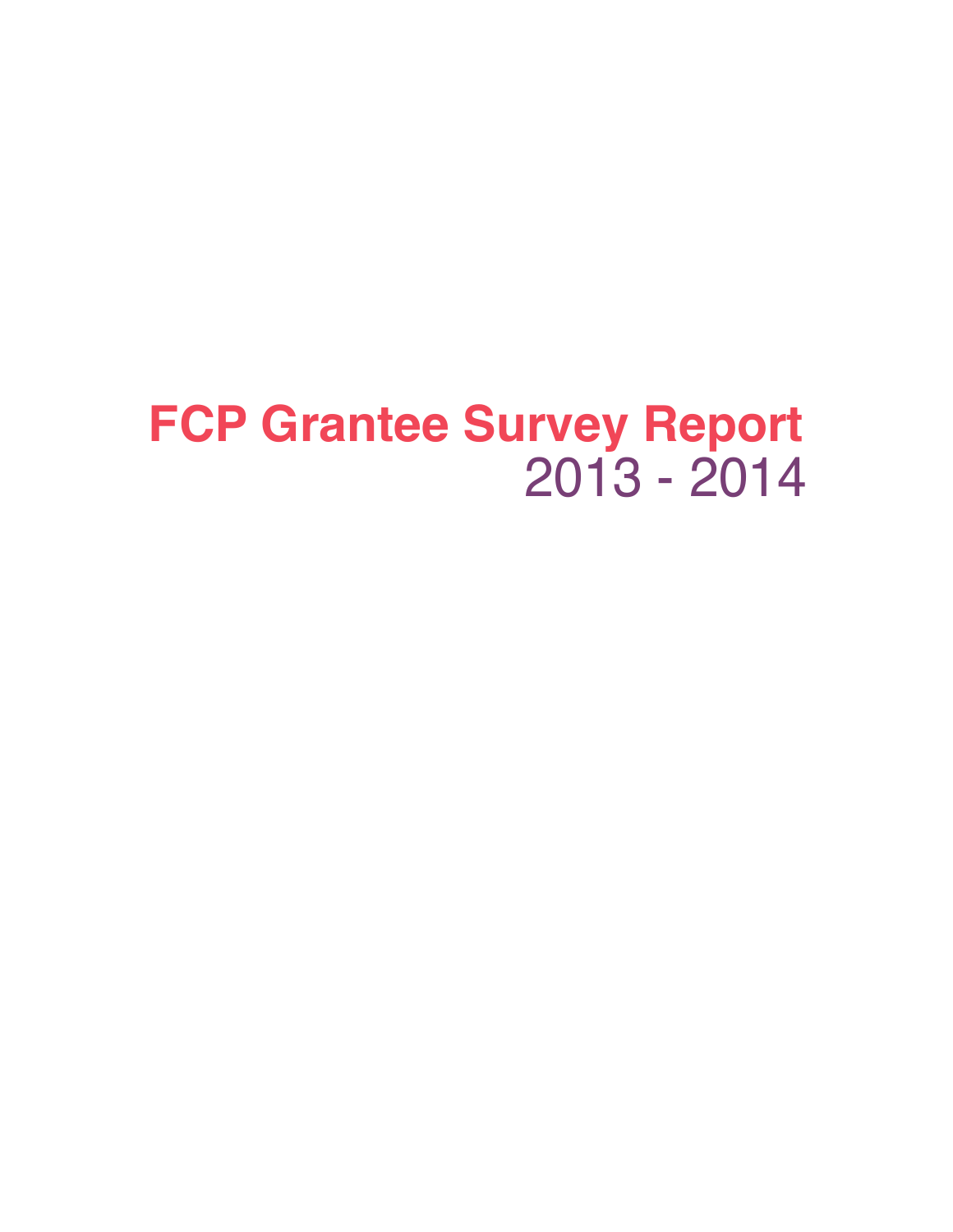## Executive Summary

### **Background**

In August 2013, Drexel University School of Public Health was hired by Foundations Community Partnership (FCP) to evaluate the foundation's grant making after six years. The Foundations Community Partnership Survey was designed to assess 1) grantee experiences and perceptions of grantees in Buck County and 2) the impact of FCP grant(s) on grantees' work.

### **Methodology**

All 180 FCP grantees and grant applicants since 2007 were invited to take the online survey via Qualtrics (www.qualtrics.com). The survey was conducted from early September 2013 through mid-October 2013. Fifty-two grantee respondents completed the survey (28.9% response rate).

- Responses were submitted via the Web.
- Response frequencies and mean ratings on a 5-point scale are shown throughout the report
- All grantee survey responses were anonymous. The Drexel SPH team removed any comments that could potentially identify the respondent.
- Selected grantee comments are shown at the end of the report. This selection of comments highlights the key themes in the data.
- This survey report is part of a larger evaluation project that will include insights from key informant interviews that will be conducted from January to February 2014.

### **Key Findings**

Foundations Community Partnership is rated highly on many measures in the "Foundations Community Partnership Survey". Mean scores of grantee responses were determined for each category and are as follows:

- **Grant Application/Grant Writing Assistance:** The mean score for grantee requests for information or assistance from FCP was 4.78. The mean score for usefulness of FCP resources during the grant application process was 4.40.
- **Grant Application:** The mean score for the grant application process was 4.40 (see Figure 1 for types of assistance provided by FCP).
- **Grant Management:** The mean score for grantee reporting requirements is 4.12. Grantees also rated the frequency that FCP provided grant management support with a mean score of 3.91.
- **Grant Effectiveness and Sustainability:** Grantee respondents agreed that FCP's grant effectiveness and sustainability activities have impacted organizations' work in the community with a mean score of 4.16.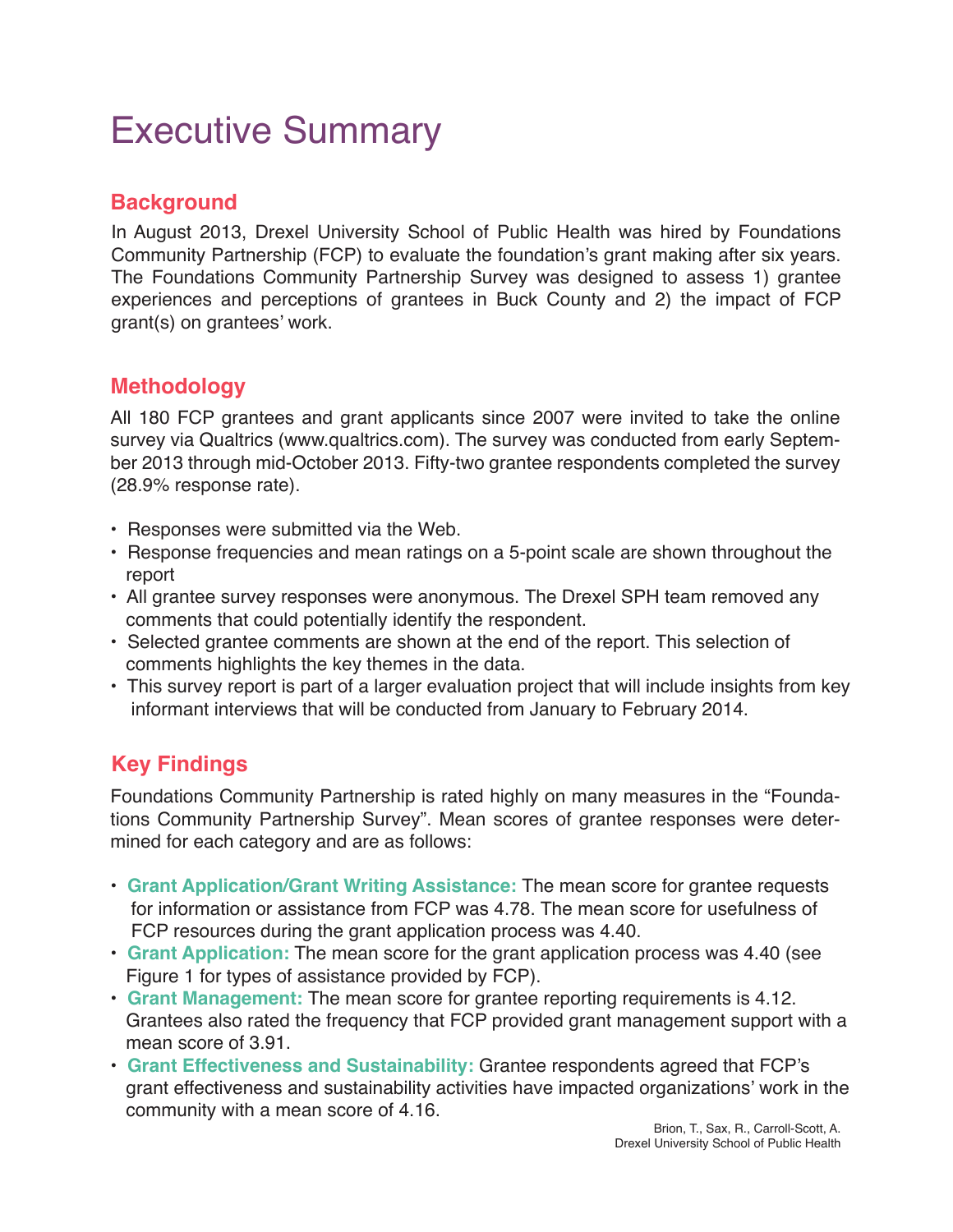Overall, a majority of FCP grantees strongly agree that FCP has been effective in developing a comprehensive grant making system that supports potential grantees from the pre-application stage to completion of the grant funded project. Within a short span of six years, FCP has made a very significant impact (see Figures 1 & 2) in supporting organizations that promote behavioral health education and research in Bucks County.



**Figure 1: FCP's Primary Types of Impact on Organizations' Work, 2007 - 2013, n = 47**

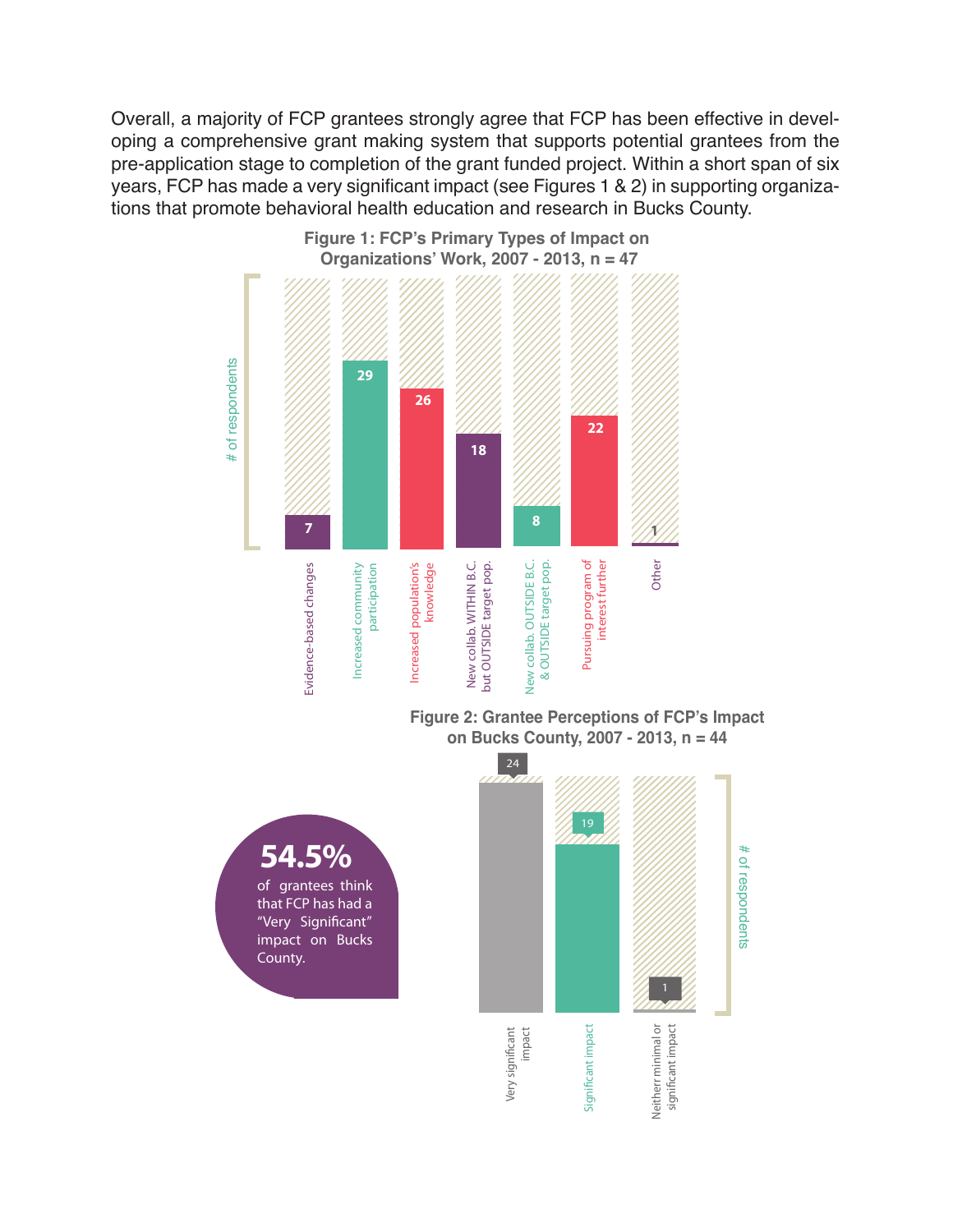## FCP Grantee Survey Full Report

### **Introduction**

Drexel University School of Public Health was contracted by Foundations Community Partnership (FCP) to evaluate the foundation's grant making after six years. The Foundations Community Partnership Survey was designed to assess: 1) grantee experiences and perceptions of grantees in Buck County; and 2) the impact of FCP grant(s) on grantees' work.

The survey was disseminated using the online survey tool, Qualtrics (http://qualtrics.com/). On September 9th, 2013, FCP emailed the Foundations Community Partnership Survey link to all of the 180 grantees and grant applicants since 2007. The survey was closed on October 18th, 2013. Two reminder emails were sent out in this period. This survey report is part of a larger evaluation project that will include key informant interviews that will be conducted from January to February 2014. Key informant interviews will expand the focus to gain insights not only from grantees but from other stakeholders who have interacted with FCP through the years.

### **Survey Respondents**

Of the 180 individuals who received the Foundations Community Partnership Survey link, 52 (28.9%) grantee respondents completed the survey. Most grantee respondents applied one time for an FCP grant with those applying for two grants a close second (27.5%). The largest group of FCP grantee respondents has received one grant with the majority receiving Partnership in Youth Services (PYS) grants (26) and Bucks Innovation and Improvement grants (25).

A majority of grantee respondents have received grants from other organizations before receiving their first grant from FCP (87%) with one third of respondents learning about FCP through direct interaction with FCP board members and/or staff. Grantee respondents agreed that they were familiar with FCP's mission (100%) and vision (95.9%).

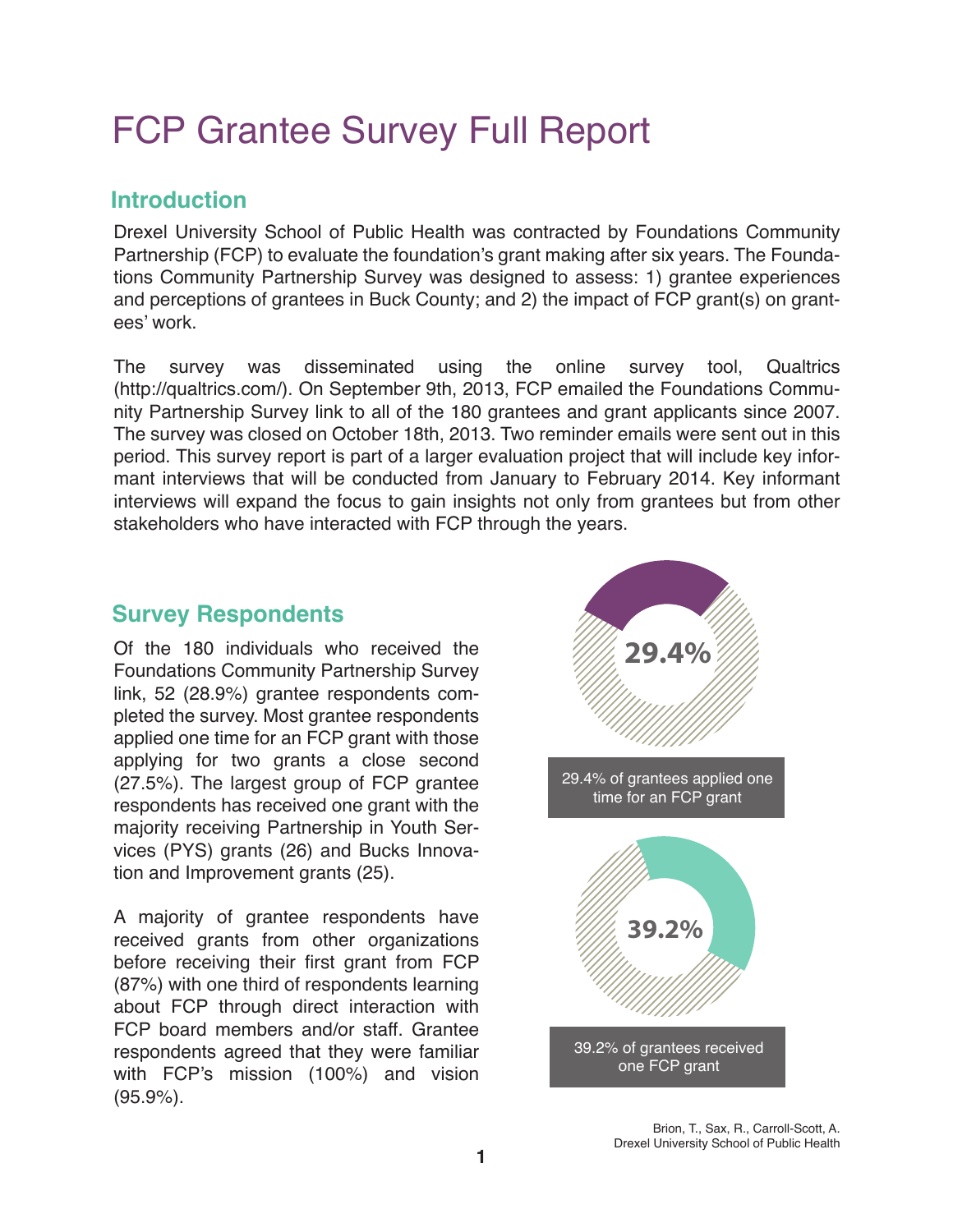## **Organizational Characteristics**

As evidenced by Figure 1, a majority of respondents described their organization as a not-for-profit organization. Grantees primarily served youth in Bucks County, but served other populations as well (see Figure 2). Many grantees have been providing services, implementing programs, and/or conducting educational workshops for more than 20 years  $(71.1\%)$ .



**Figure 1: How would you categorize your organization?**

**40 19 15 7 1** Minority Adults Elderly Other Youth Familes -ow-Income Homeless Young Adults Low-Income Homeless Children with Special Needs Young Adults Special Needs Children with

> Brion, T., Sax, R., Carroll-Scott, A. Drexel University School of Public Health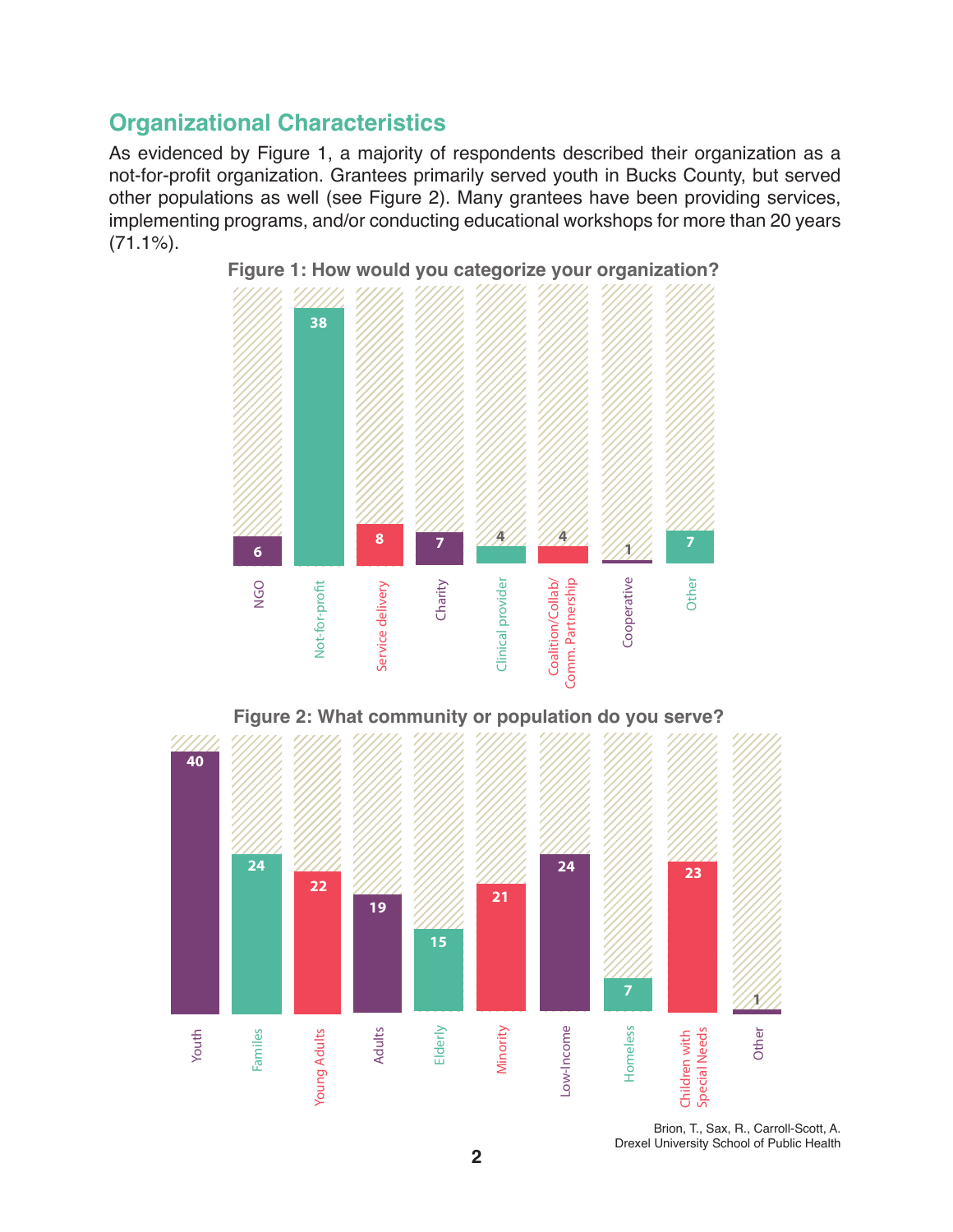## **Grant Application/Grant Writing Assistance**

More than half of grantees received assistance from FCP during the grant application process (65.3%). As evidenced by Figure 3, the largest group of grantees received assistance by speaking to FCP staff and/or attending a pre-grant meeting and contacted FCP for assistance 1-3 times (67.4%). Two respondents requested information or assistance 10+ times. A majority of respondents received their FCP grant the first time around (83.7%). About half of the grantees received some kind of assistance from FCP after receiving their grant (51%). Of those who received assistance after receiving their grant, the largest group received assistance in completing project changes and/or reporting requirements and applying for future FCP grants (see Figure 4). The resources that grantees cited as being most useful were staff time/responsiveness (mean score  $=$  4.80<sup>\*</sup>) and information on grant opportunities (4.68\*).

 $*$  mean score based on a 5.00 scale,  $1 =$  not at all useful,  $5 =$  extremely useful



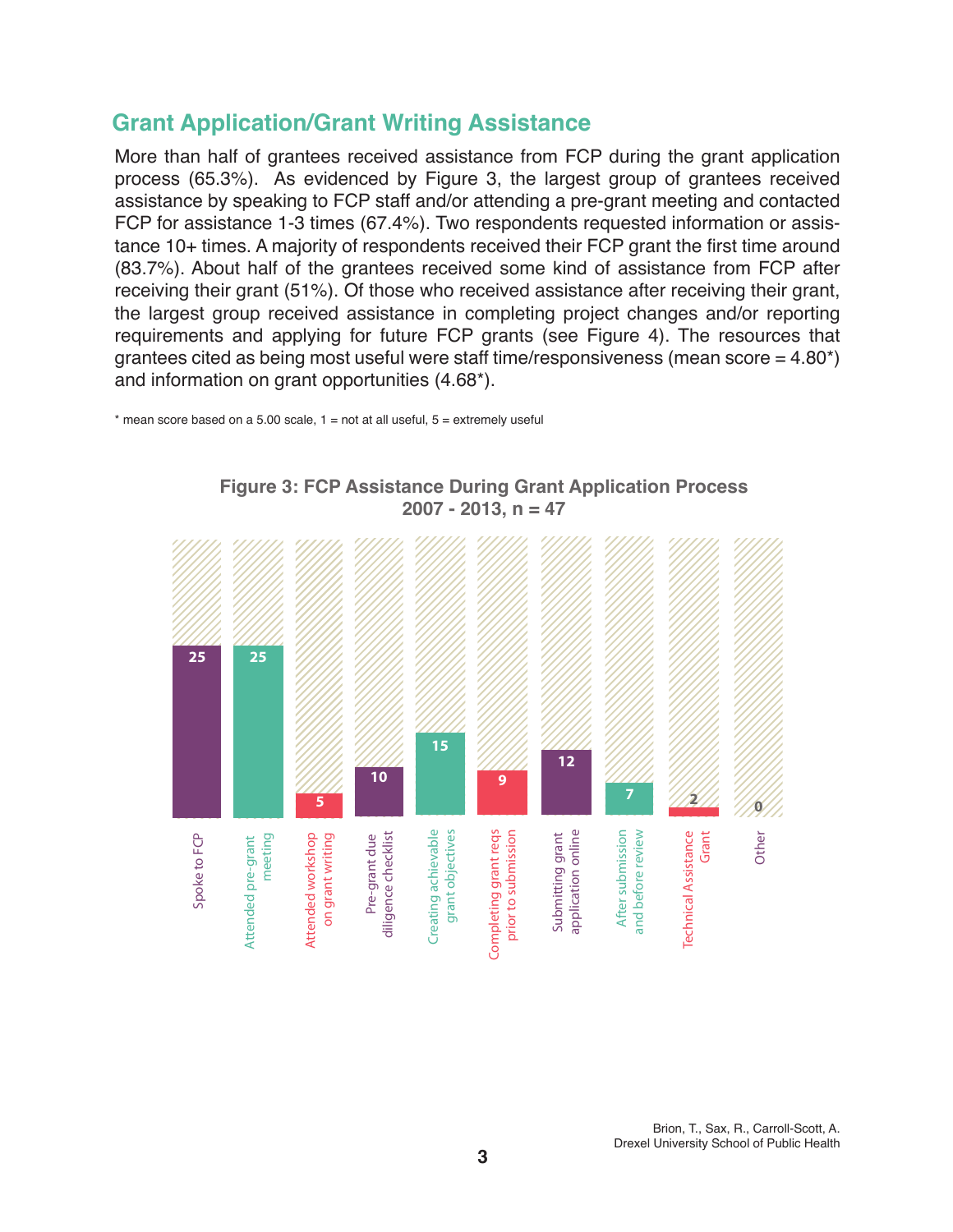

#### **Figure 4: FCP Assistance After Receiving Grant 2007 - 2013, n = 47**

For the most part, grantee experiences with requests for information or assistance from FCP were rated as "Very Good" or "Excellent" \*\*. Grantees rated their overall satisfaction with assistance with a mean score of 4.82. One grantee rated adequacy of follow-up as "Poor" and one grantee rated their overall satisfaction with assistance as "Fair".

\*\* mean score based on  $5.00$  scale,  $1 =$  poor,  $5 =$  excellent

## **Grant Application**

Respondents, in general, strongly agreed\*\*\* that the grant application was easy and accessible. One respondent disagreed that the grants page was easy to navigate, one respondent neither agreed nor disagreed that uploading or submitting the grant application instructions were easy to read and clear, and three respondents neither agreed nor disagreed that the application instructions were easy to read and clear (see Figure 5).

\*\*\* mean score based on 5.00 scale, 1 = strongly disagree, 5 = strongly agree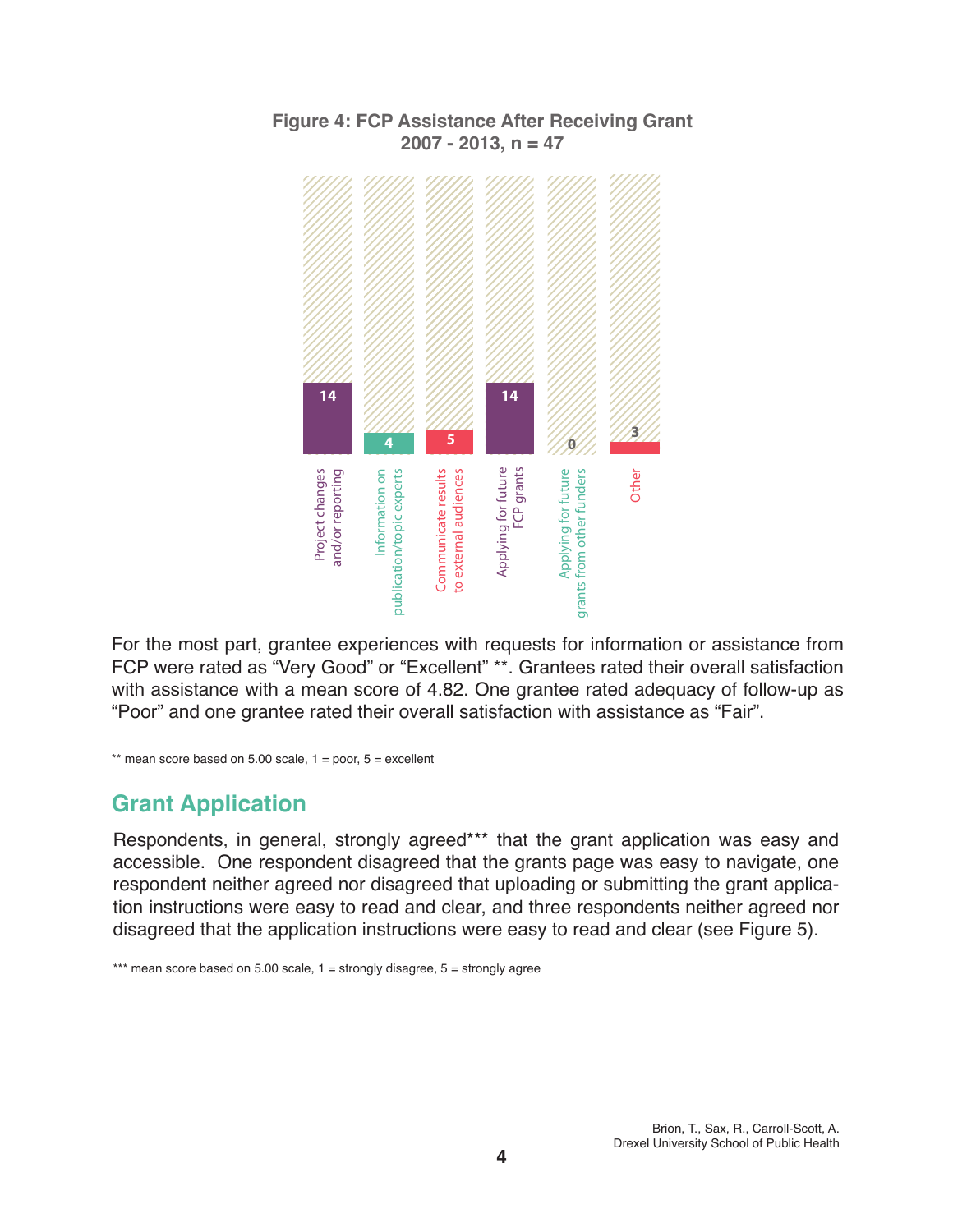

## **Figure 5: Mean Ratings For Grant**

## **Figure 6: Mean Ratings For Grant**

## **Grant Management**

Responses were more varied in terms of grant management. In Figure 6, a majority of respondents agreed that reporting requirements were streamlined. However, four respondents neither agreed nor disagreed with this statement. The largest group of grantees agreed that reporting requirements were easy to follow and complete as well as reasonable for the size of the grant received. Two respondents disagreed that reporting requirements were easy to follow and complete. Two respondents disagreed and five respondents neither agreed nor disagreed that the reporting requirements were reasonable for the size of grant received.

As evidenced by Figure 7, grantees generally rated the frequency of contact among the respondents and staff at FCP as very good\*\*. Two respondents rated frequency of providing general information about the foundation and frequency that FCP sent an email or phone call as "Fair" and 11 rated these categories as "Good". Three respondents rated frequency that FCP has in-person meetings as "Fair" and 13 rated this category as "Good". One respondent rated the frequency of FCP seminars/events as "Fair" and 13 respondents rating this category as "Good".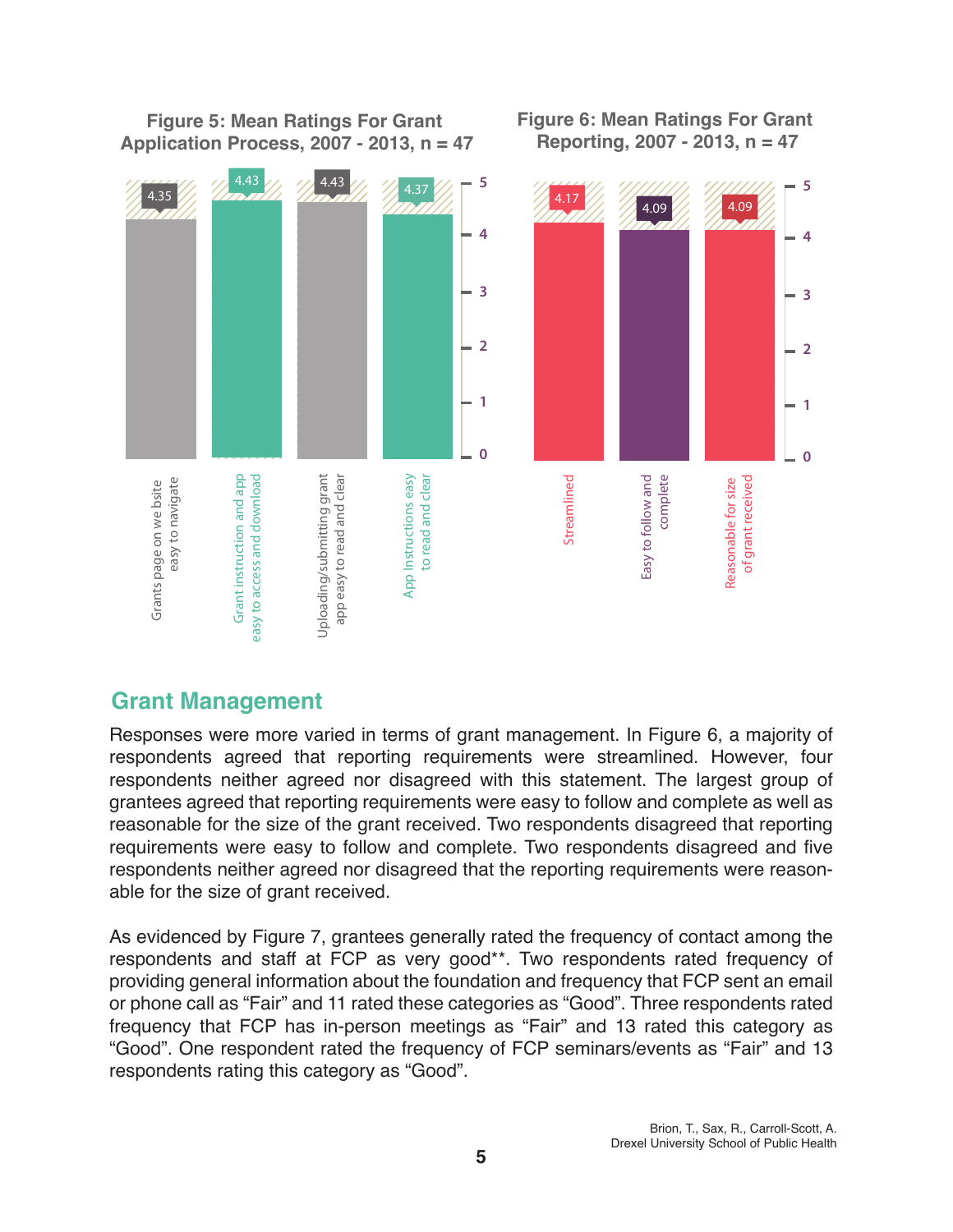

### **Figure 7: Mean Scores for Frequency of Communication with FCP, 2007 - 2013, n = 47**

## **Grant Effectiveness and Sustainability**

The top three types of impact reported by grantees as a result of receiving FCP grant funding were 1) increased community participation, 2) increased target population's knowledge on topics specific to the implemented program and 3) participation in the FCP grant process stimulated interest in pursuing the program area of interest further (see Figure 8).

The largest group of respondents strongly agreed\*\*\* (mean  $=$  4.45) that the FCP grant helped their organization reach more clients and/or provide more services. Two respondents disagreed that the FCP grant helped them reach more clients. Grantees also agreed that the FCP grant helped improve the sustainability of their program (4.27). Five respondents neither agreed nor disagreed with this statement. In terms of leveraging more funding from other funding sources, the largest group neither agreed nor disagreed with the statement (mean  $= 3.75$ ). Two respondents disagreed that the FCP grant leveraged more funding from other sources.

The FCP grant has led to development of some products or activities based on the grant. Most prevalent activities involved development of a press release (20 of 44 respondents),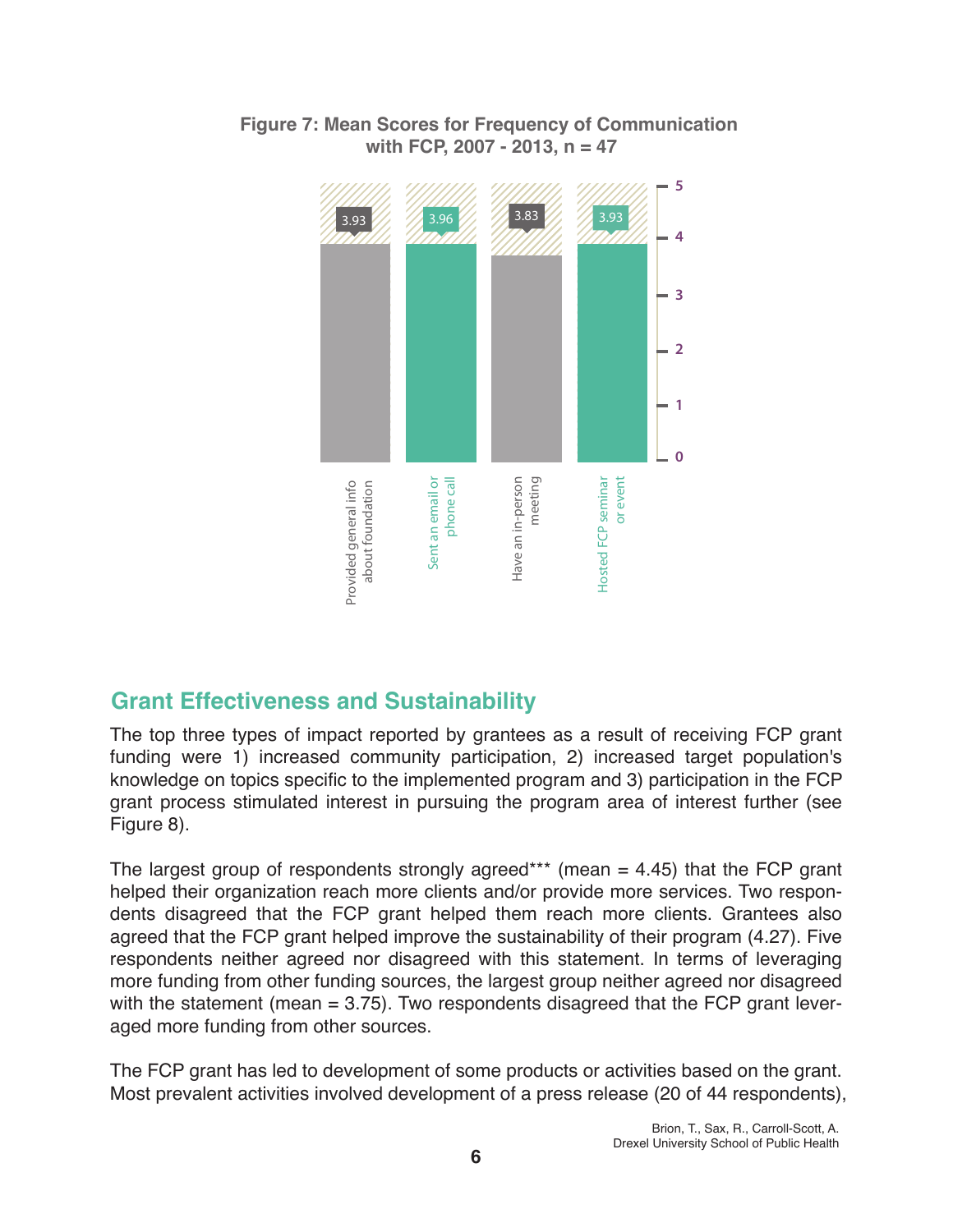

#### **Figure 8: FCP's Primary Types of Impact on Organizations' Work 2007 - 2013, n = 47**

a print story (18 of 44 respondents), and an invitation to collaborate with others (16 of 44 respondents).

Many grantees have recommended other colleagues to contact FCP for information or to apply for a grant (69.6%). Of the 46 respondents, 76.1% have applied to other grant making entities for additional funding to support their work.

Overall, respondents rated (mean  $= 4.49$ ) FCP "Excellent" with its ability to meet its mission and vision, to foster an image of integrity and trustworthiness in the community (4.71), on its quality of staff (4.71), knowledge on working with non-profits (4.62) and experience with working with non-profits (4.64). Respondents also generally rated FCP "Excellent" on its grant making strategy and performance (4.62), leadership in the community (4.60), ability to make an impact on the community (4.71), and transparency of grant making (4.56).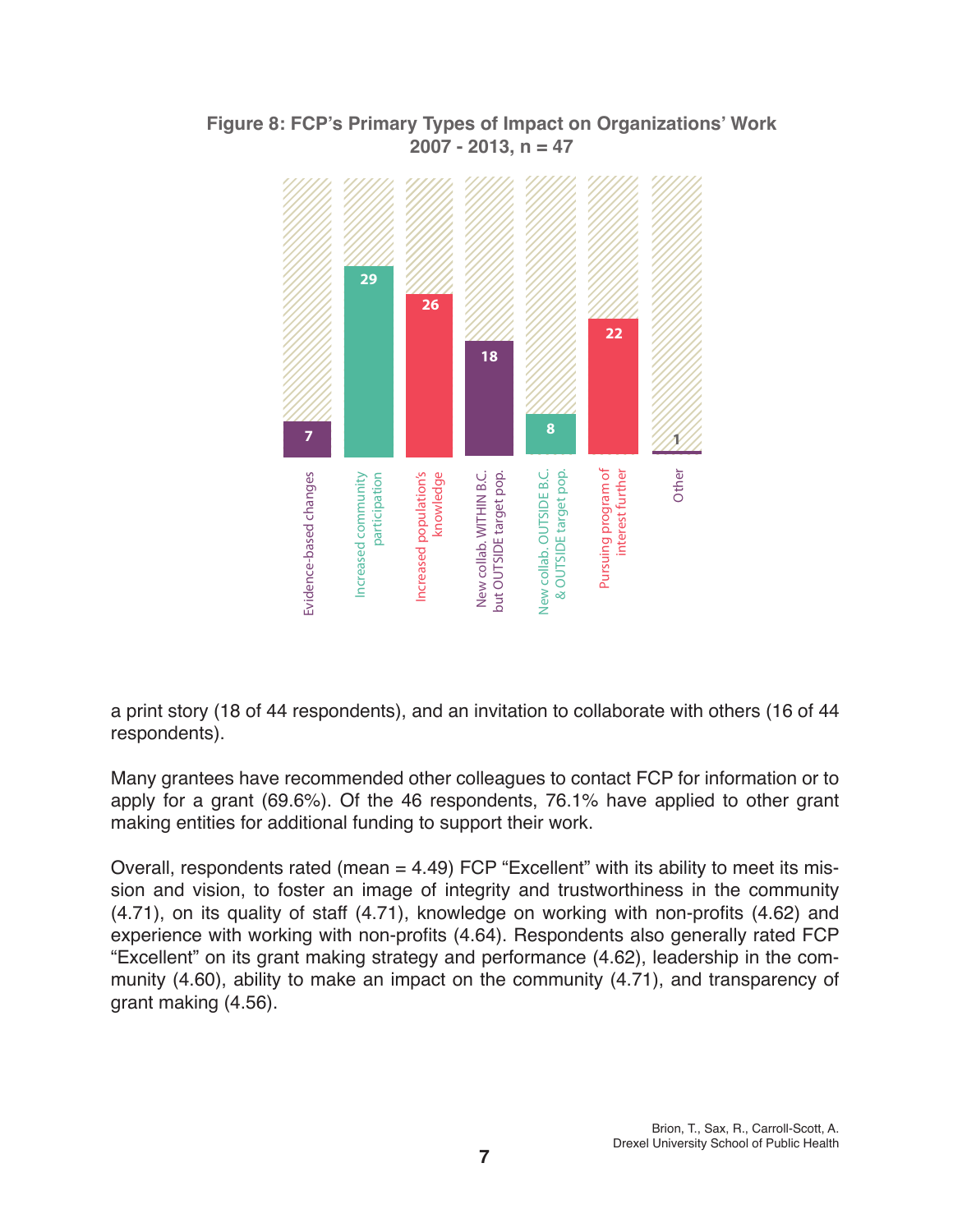The largest group of respondents rated FCP's impact on the Bucks County community as having a "Very Significant Impact". The second largest group rated FCP as having a "Significant Impact" with a mean impact score of 4.52. One respondent rated FCP as having "Neither minimal or significant impact".

## **Selected Grantee Comments**

The following are verbatim comments by grantee survey respondents reflecting the key themes found in the responses:

#### **How can FCP improve services in the future?**

• Greater dissemination of information regarding summer internship program; bring nonprofits together for discussion and/or collaborations

• Continue to have the annual luncheon and providing leadership for the non-profit community.

• Bring the non-profit community together for community needs assessment activities

• Keep reaching out. As our small organizations are squeezed by reduced staff numbers, it is easy to forget deadlines and opportunities while putting out our local fires.

• Not sure there is an answer for improving something that works great already!

• A mentor group for smaller not for profits, a roundtable type of initiative would be very helpful. Maybe once every 6 weeks we meet to share resources, learn, network, collaborate, etc.

#### **General comments and/or suggestions?**

• FCP's staff always make us feel like they are committed to seeing this organization succeed! They are invested and we feel it. The personal calls and visits make a big difference.

• Explore option of some general operating funds. Continue the variety of types of grants that are available. Great to have a foundation that cares about the non-profits and sees the value of small grants that are available through the Partnership Grants. Have always found the foundation staff to be responsive and helpful through the years.

• Enjoy your great reputation for making a difference for so many non-profits!